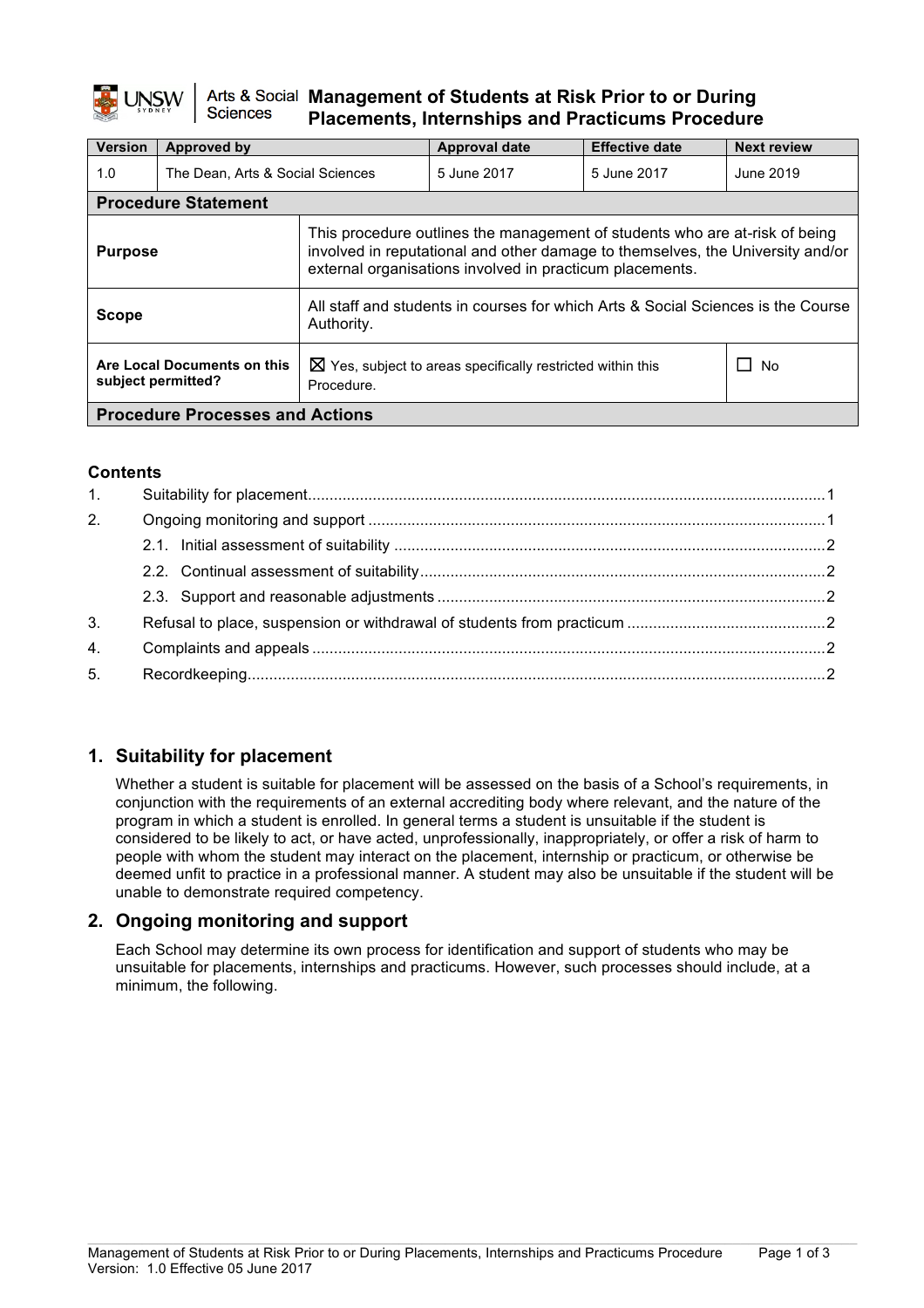### **2.1. Initial assessment of suitability**

Schools must ensure that students who will be placed with external organisations are suitable for the placements.

#### **2.2. Continual assessment of suitability**

Schools must continue to monitor the suitability of students for placement throughout the duration of the placement.

#### **2.3. Support and reasonable adjustments**

If there are concerns about a student's ability to engage in the learning experience provided by a placement, internship or practicum the School will discuss the concerns with the student and discuss support options or reasonable adjustments with the student.

Where appropriate, the same range of support options should be consistently available to all students.

Additional assistance in the form of reasonable adjustments should be available to students who, due to a disability, would be unable to meet the learning outcomes of a course without an adjustment. An adjustment is reasonable where the adjustment can be practicably implemented without compromising Course Learning Outcomes, Program rules and relevant UNSW policies and procedure, and within the resourcing capacity of the University.

## **3. Refusal to place, suspension or withdrawal of students from practicum**

An organisation offering a placement may exercise its right to refuse a student or terminate a placement at any time.

When a student is refused a placement in or is withdrawn from a placement, internship or practicum at the request of the placement organisation, the School must:

- Inform the student of the refusal or withdrawal and provide reasons for the decision; and
- Provide support options and/or reasonable adjustments where appropriate; and
- Perform other actions or referrals as appropriate, e.g. initiate a referral in line with the Student at Risk Procedure, or investigate allegations of breaches of the Student Code Policy, etc.

If, notwithstanding existing and potential support options and/or reasonable adjustments, a student remains unable to satisfactorily complete or be placed in a placement, internship or practicum, the School must inform the student of its intent to refer the student pursuant to the Student at Risk Procedure and provide reasons for the decision.

A student who is at risk of non-progression in the Program of study should be referred to the Faculty Student Centre to obtain further advice about their study.

Whether a student voluntarily withdraws from the Program or not, the School must:

- Refer the student in line with the Student at risk Procedure if the student is continuing risk of nonprogression; and
- Fulfill its reporting obligations pursuant to the Student Critical Incident Procedure if it is appropriate to do so; and
- Perform other actions or referrals as appropriate, e.g. initiate or investigate misconduct allegations, etc.

#### **4. Complaints and appeals**

A student who is refused, suspended or withdrawn from a placement, internship or practicum is entitled to make a complaint or proceed to an appeal against the School's decision under the UNSW Student Complaint Procedure.

#### **5. Recordkeeping**

Documents associated with the management of students and decisions under this procedure are to be stored in TRIM via the Faculty Student Centre.

| <b>Accountabilities</b>    |                            |  |
|----------------------------|----------------------------|--|
| <b>Responsible Officer</b> | Associate Dean (Education) |  |